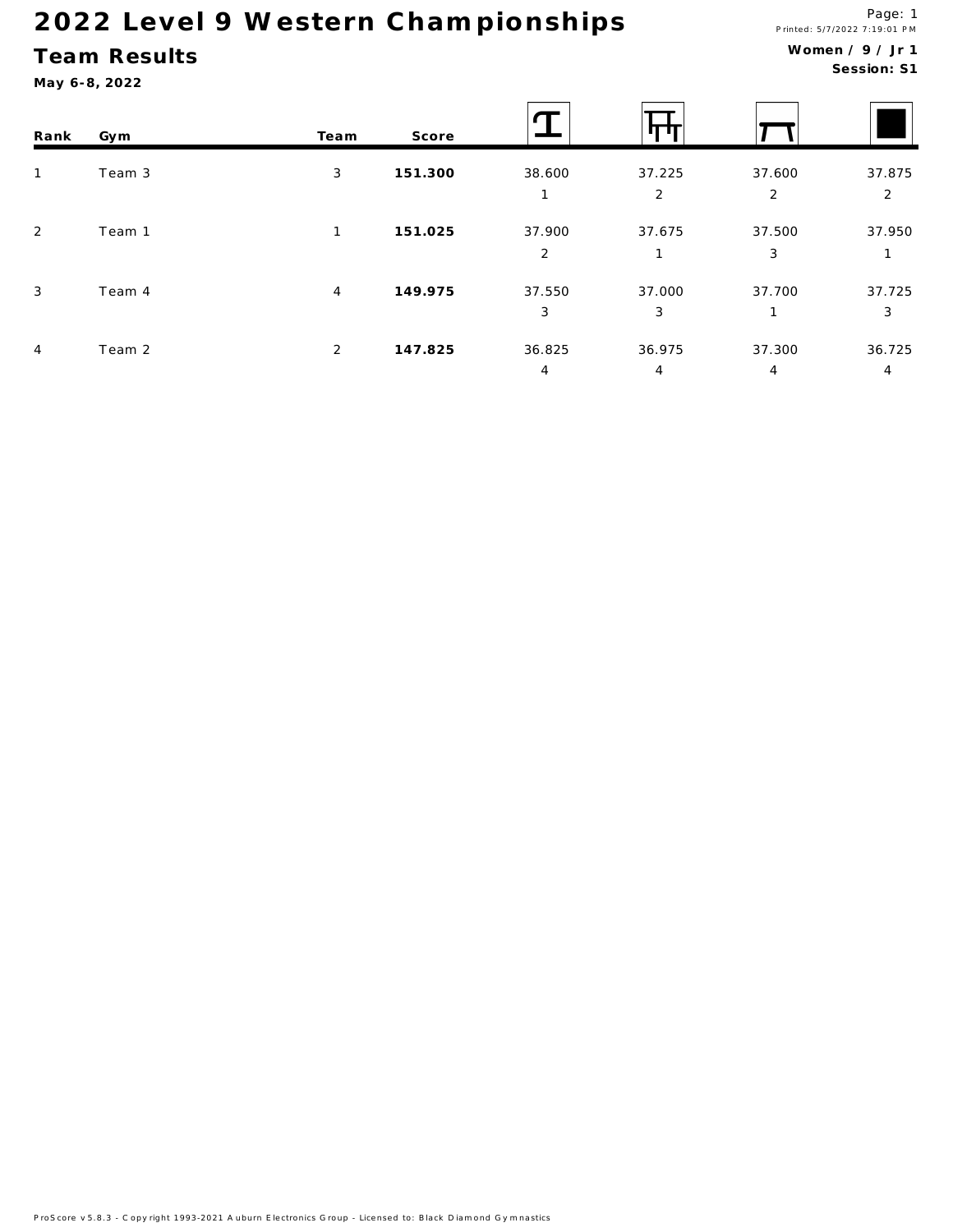## Team Results

May 6-8, 2022

#### Women  $/9$  / Jr 2 Session: S1

| Rank           | Gym    | Team           | Score   |                          | Ш           |             |                          |
|----------------|--------|----------------|---------|--------------------------|-------------|-------------|--------------------------|
| $\mathbf{1}$   | Team 3 | 3              | 151.650 | 38.125<br>$\overline{2}$ | 37.825      | 37.675<br>2 | 38.025                   |
| $\overline{2}$ | Team 1 | 1              | 150.275 | 37.425<br>3              | 37.200<br>3 | 37.800<br>1 | 37.850<br>$\overline{2}$ |
| $\mathbf{3}$   | Team 2 | 2              | 148.900 | 38.150                   | 37.250<br>2 | 36.300<br>3 | 37.200<br>3              |
| $\overline{4}$ | Team 4 | $\overline{4}$ | 140.925 | 36.700<br>4              | 32.100<br>4 | 35.800<br>4 | 36.325<br>4              |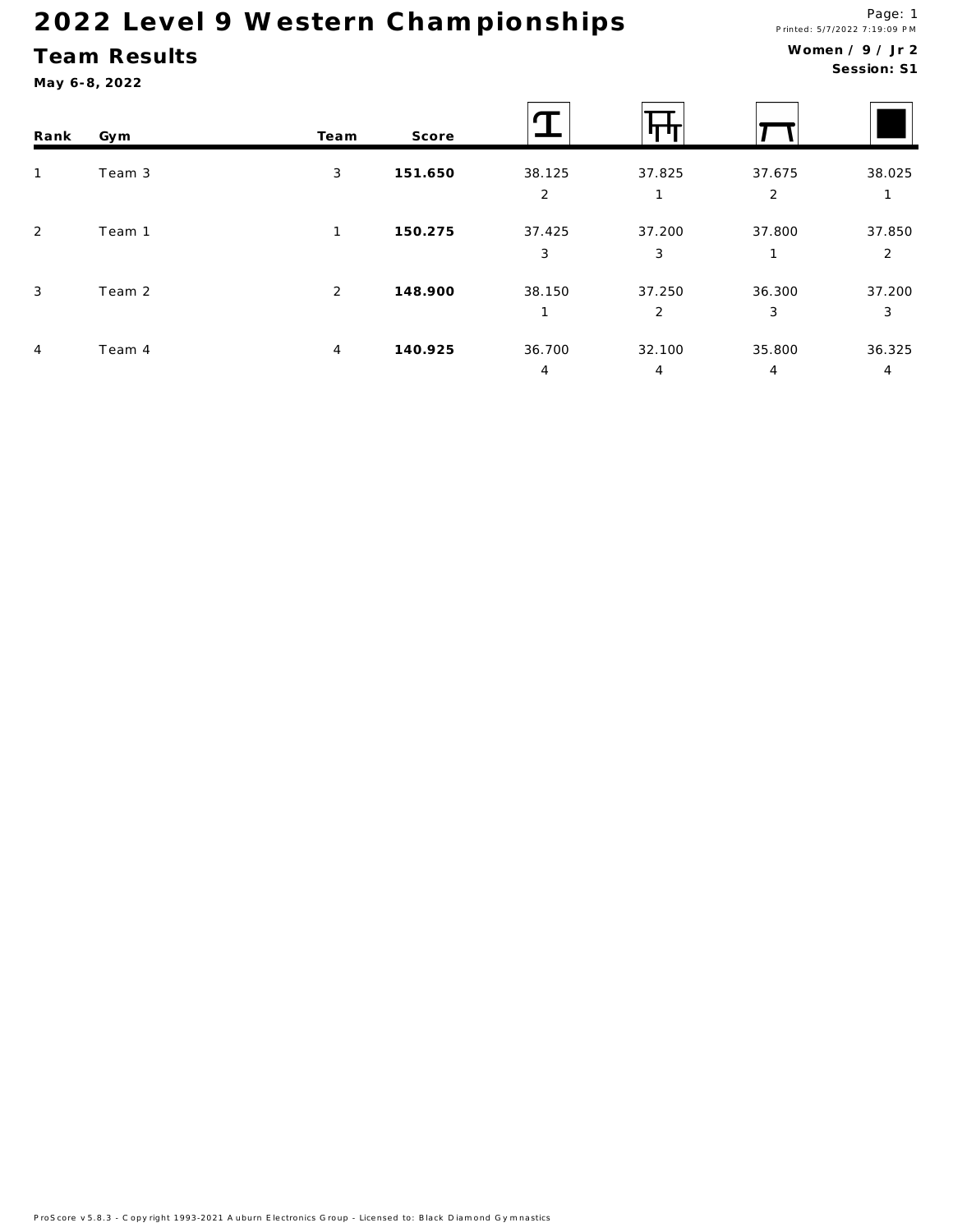## Team Results

| Rank           | Gym    | Team | Score   |                          |                          |                          |                          |
|----------------|--------|------|---------|--------------------------|--------------------------|--------------------------|--------------------------|
| $\mathbf{1}$   | Team 3 | 3    | 151.625 | 38.625<br>1T             | 38.050<br>2              | 37.275<br>$\mathbf{1}$   | 37.675<br>$\overline{2}$ |
| 2              | Team 1 | 1    | 150.275 | 37.625<br>3              | 38.075<br>$\mathbf{1}$   | 36.600<br>2              | 37.975                   |
| $\mathbf{3}$   | Team 2 | 2    | 149.675 | 38.625<br>1T             | 37.125<br>3              | 36.400<br>3              | 37.525<br>3              |
| $\overline{4}$ | Team 4 | 4    | 146.250 | 37.100<br>$\overline{4}$ | 36.450<br>$\overline{4}$ | 35.325<br>$\overline{4}$ | 37.375<br>$\overline{4}$ |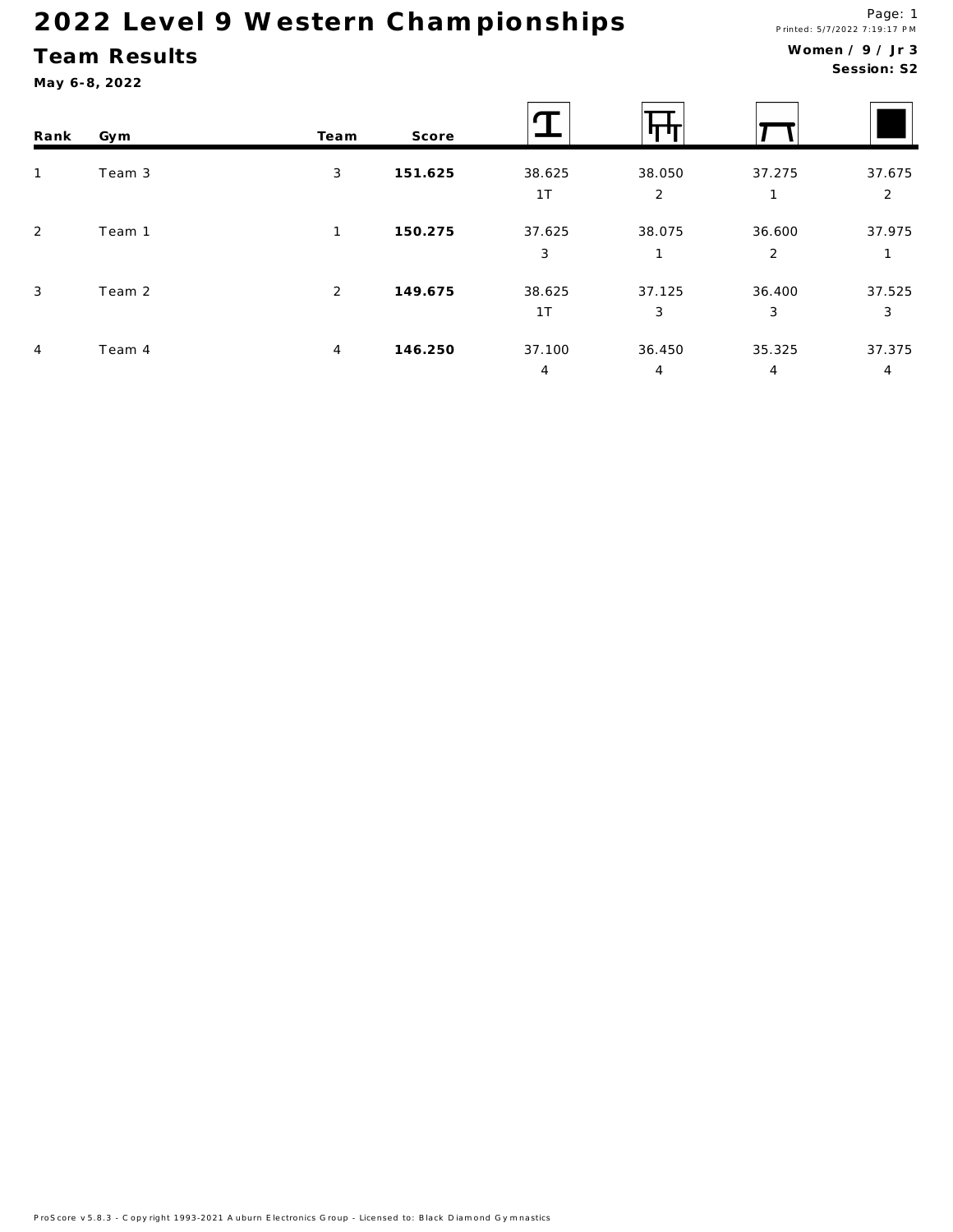## Team Results

May 6-8, 2022

#### Women / 9 / Jr 4 Session: S2

| Rank           | Gym    | Team           | Score   |                |        |                |        |
|----------------|--------|----------------|---------|----------------|--------|----------------|--------|
| $\mathbf{1}$   | Team 3 | 3              | 152.175 | 38.625         | 37.875 | 37.175         | 38.500 |
|                |        |                |         |                | 1      | 2              | 1      |
| $\overline{2}$ | Team 4 | 4              | 150.550 | 37.950         | 37.500 | 37.050         | 38.050 |
|                |        |                |         | $\overline{4}$ | 2      | 3              | 2      |
| $\mathbf{3}$   | Team 1 | 1              | 150.500 | 38.375         | 36.825 | 37.400         | 37.900 |
|                |        |                |         | 3              | 4      |                | 3      |
| $\overline{4}$ | Team 2 | $\overline{2}$ | 149.275 | 38.475         | 36.950 | 36.175         | 37.675 |
|                |        |                |         | 2              | 3      | $\overline{4}$ | 4      |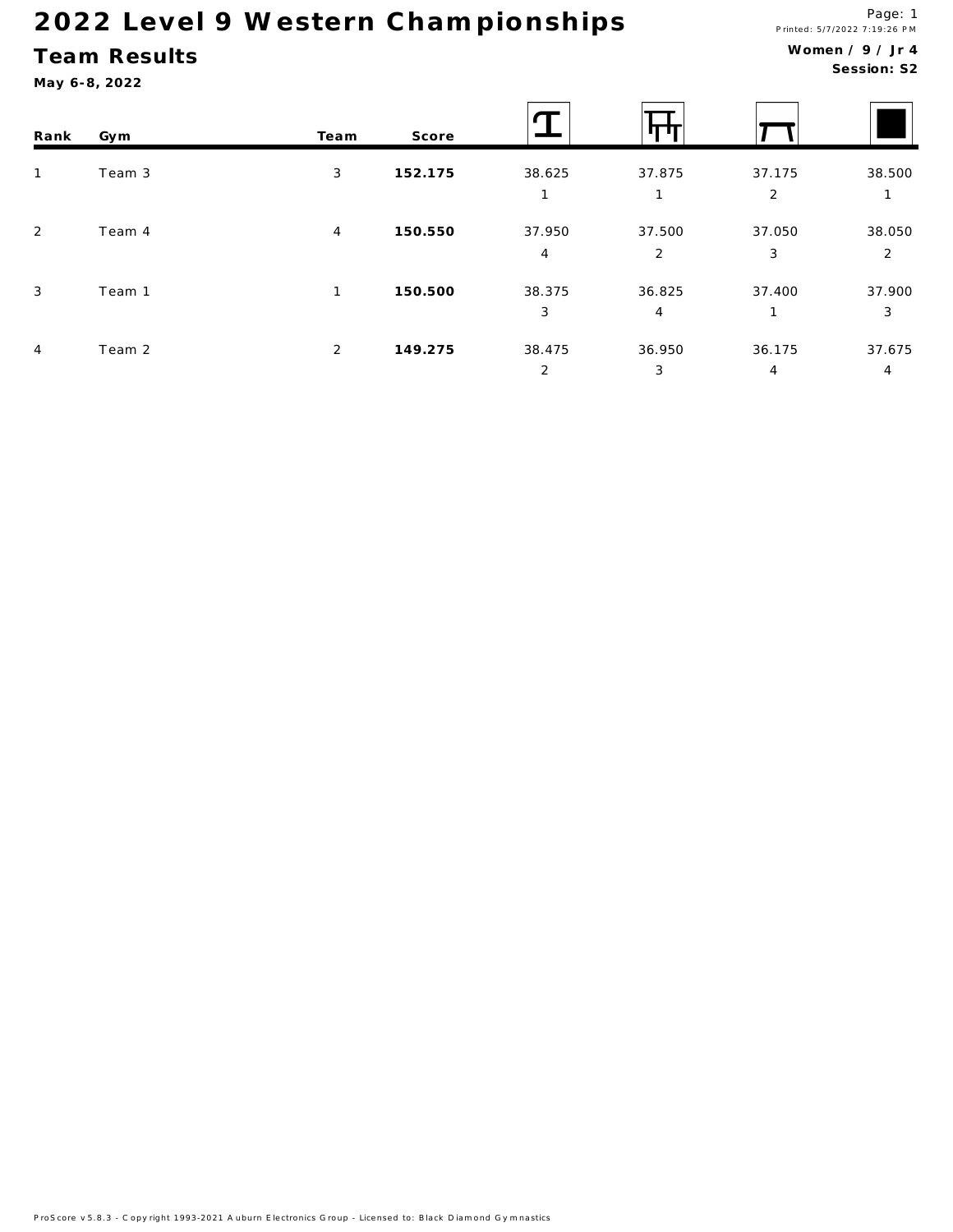## Team Results

| Rank           | Gym    | Team           | Score   |                          |                          |                          |                          |
|----------------|--------|----------------|---------|--------------------------|--------------------------|--------------------------|--------------------------|
| $\mathbf{1}$   | Team 1 | 1              | 152.425 | 38.900<br>1              | 37.775<br>$\mathbf{1}$   | 37.725<br>$\mathbf{1}$   | 38.025                   |
| $\overline{2}$ | Team 3 | 3              | 149.600 | 38.625<br>$\overline{2}$ | 36.725<br>$\overline{4}$ | 36.350<br>$\overline{2}$ | 37.900<br>$\overline{2}$ |
| $\mathbf{3}$   | Team 4 | $\overline{4}$ | 147.900 | 37.600<br>3              | 37.450<br>2              | 35.400<br>4              | 37.450<br>3              |
| $\overline{4}$ | Team 2 | $\overline{2}$ | 146.800 | 37.125<br>4              | 37.250<br>3              | 35.725<br>3              | 36.700<br>4              |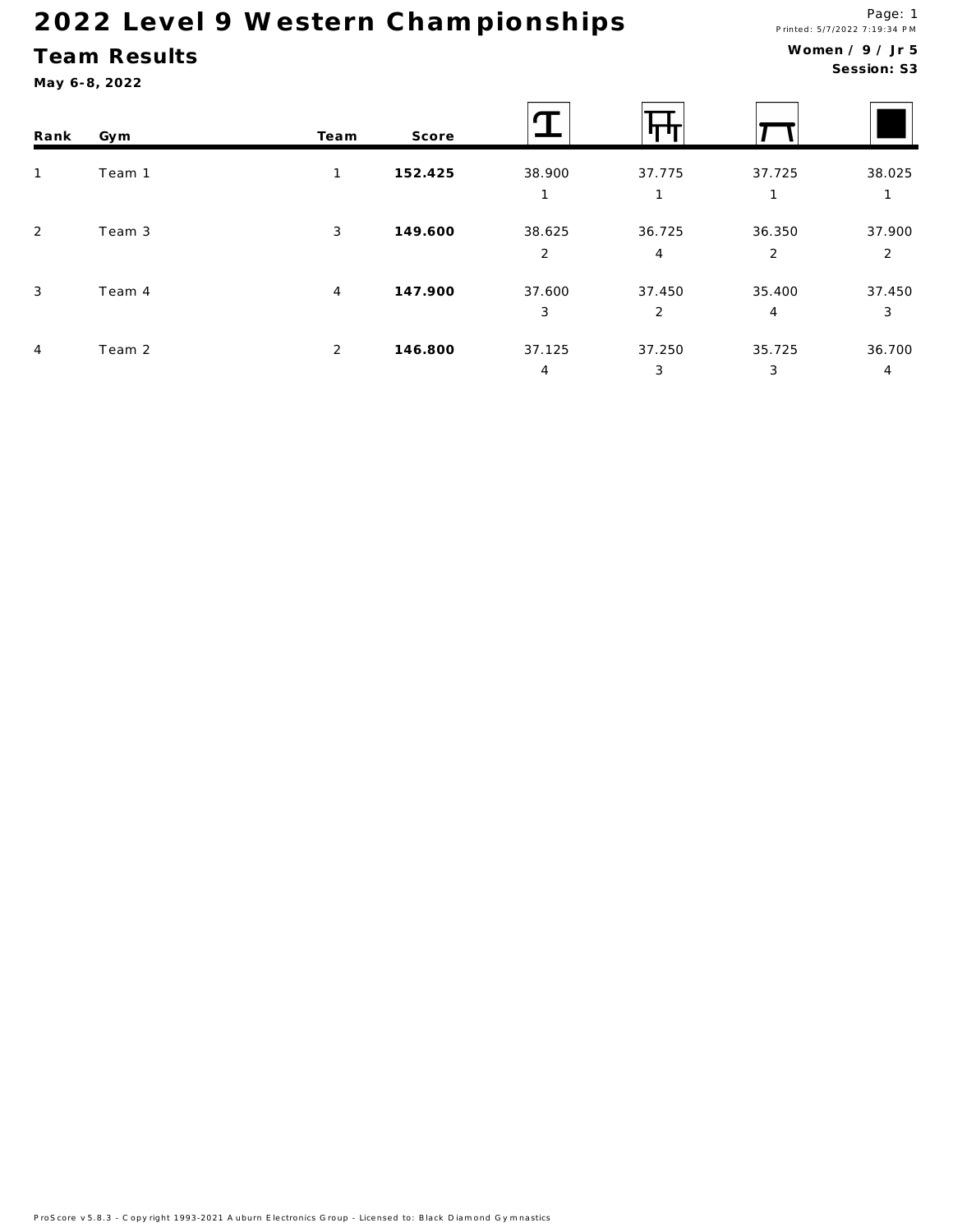## Team Results

| Rank           | Gym    | Team           | Score   |              |                          |                          |             |
|----------------|--------|----------------|---------|--------------|--------------------------|--------------------------|-------------|
| $\mathbf{1}$   | Team 3 | 3              | 151.475 | 38.350       | 37.875<br>3              | 37.325                   | 37.925<br>3 |
| 2              | Team 1 | 1              | 151.325 | 38.175<br>2T | 38.425                   | 36.750<br>3              | 37.975<br>2 |
| 3              | Team 4 | 4              | 151.125 | 37.850<br>4  | 38.375<br>2              | 37.025<br>2              | 37.875<br>4 |
| $\overline{4}$ | Team 2 | $\overline{2}$ | 150.575 | 38.175<br>2T | 37.850<br>$\overline{4}$ | 36.250<br>$\overline{4}$ | 38.300      |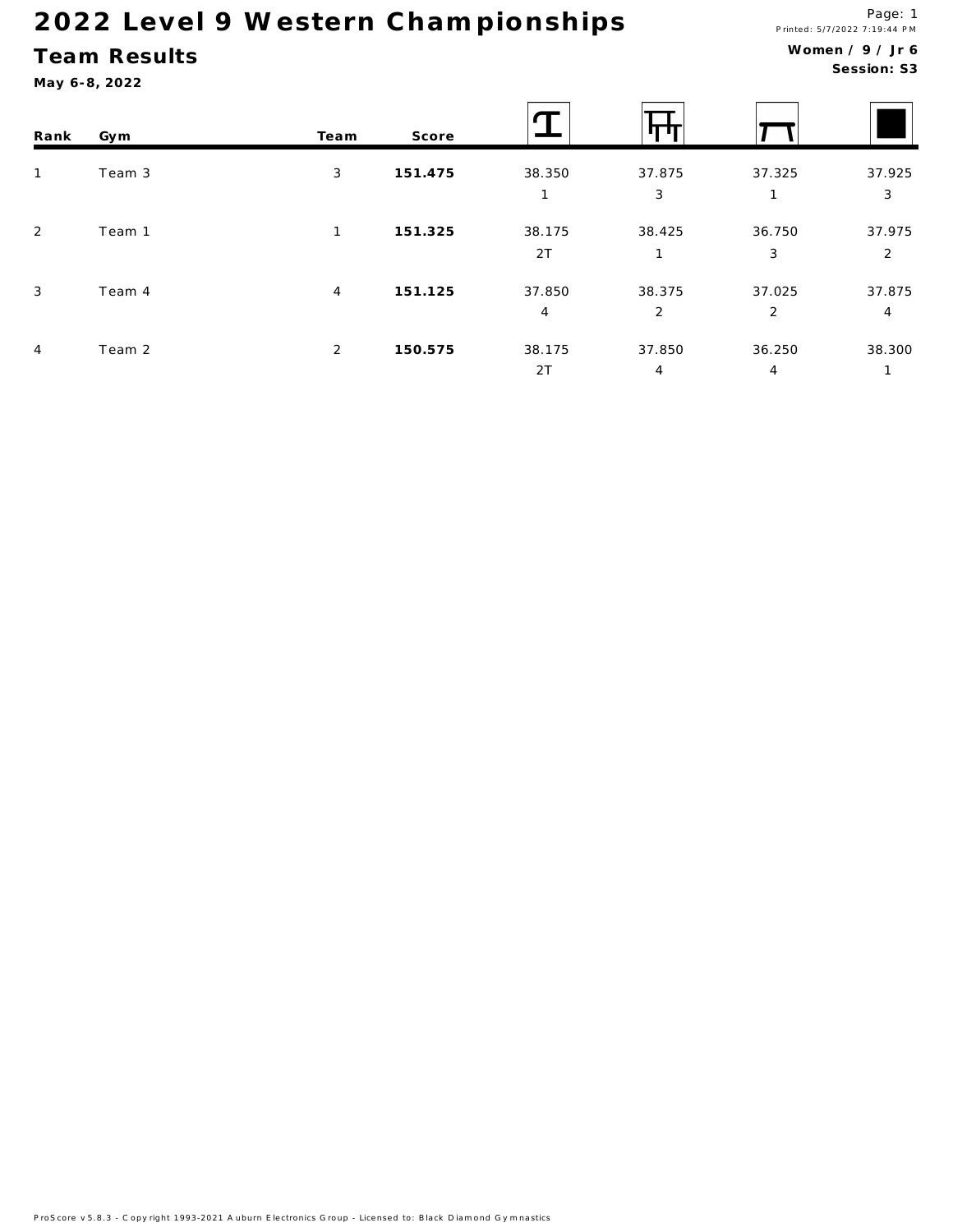## Team Results

| Rank           | Gym    | Team         | Score   |                          |                          |                          |                          |
|----------------|--------|--------------|---------|--------------------------|--------------------------|--------------------------|--------------------------|
| $\mathbf{1}$   | Team 3 | 3            | 150.525 | 38.350                   | 37.600<br>1              | 36.525<br>2              | 38.050                   |
| 2              | Team 1 | $\mathbf{1}$ | 148.925 | 37.925<br>3              | 37.025<br>3              | 36.450<br>3              | 37.525<br>3              |
| 3              | Team 2 | 2            | 148.375 | 38.175<br>$\overline{2}$ | 37.250<br>$\overline{2}$ | 35.550<br>$\overline{4}$ | 37.400<br>4              |
| $\overline{4}$ | Team 4 | 4            | 147.925 | 37.600<br>4              | 35.850<br>$\overline{4}$ | 36.925<br>1              | 37.550<br>$\overline{2}$ |